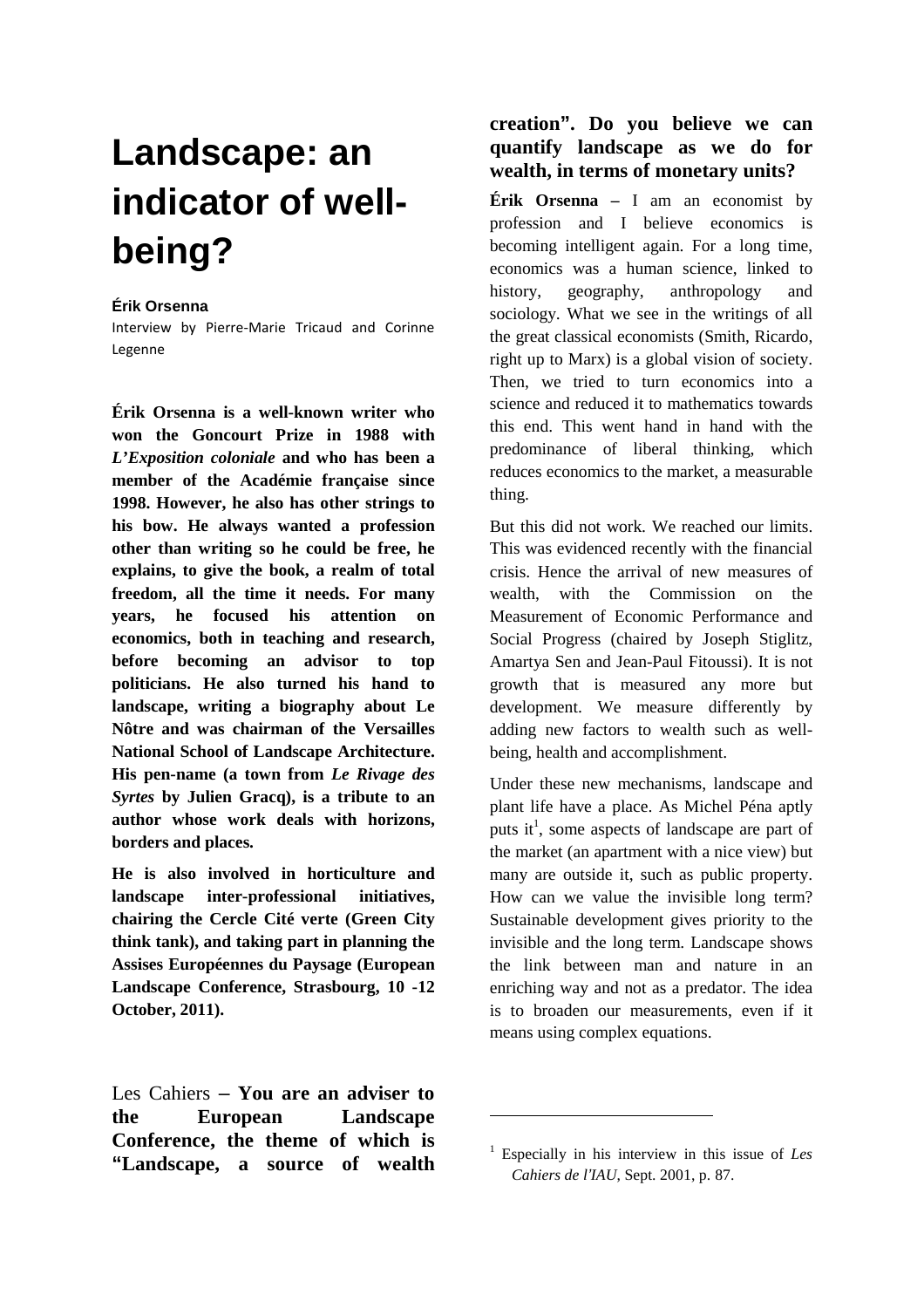The recent economic events have also put the spotlight on a very interesting trend, where plant life is central. I am writing a book on paper and forests. Since the earliest times, paper has been recycled (rags). Rather than a linear economy (we produce, we throw away), we create a circular economy. What we throw away is also a raw material. In the process, we are extending the product life cycle and reducing scarcity.

The answers to landscape questions should be put to use in a very different way. It is strange, but essentially the level of plant life in a city is a good indicator of the level of humanity in that city. Nature and Man are interlinked rather than opposed to one another.

### Les Cahiers – **Why was the "Grenelle" Environment Forum not able to address landscape?**

**Érik Orsenna** – The "Grenelle" was very useful at breaking down things: an illusion of managing the real world ever since Descartes – whereas landscape is defined by its global nature. How can we put our finger on what is global in nature? Landscape was at odds with this thinking for that reason.

Les Cahiers – **Michel Péna, president of the French Landscape Federation, often says that landscape is not so straightforward any more. Do you believe this to be the case and, if so, what is driving these changes and who decides if they are acceptable or not? Is landscape thinking a prerequisite for beautiful landscapes?** 

**Érik Orsenna –** Yes, a certain type of "bigpicture" thinking is needed. In Africa, the world is not broken up like that. Why are there no gardens there? Because nature is everywhere – it is not nature on one side and the town on the other. We are the kings of specialization, there are specialists everywhere.

And yet, we'd like to make landscapes in five years; whereas the landscapes we admire took five centuries to make. This admiration came after the landscapes were formed: thinking about the landscape was retrospective. Nobody decided to create the Tuscany landscape. What I am really interested in, aside from landscape, is our attitude to the world; which is no simple thing.

## Les Cahiers – **What can landscape tell us about major global environmental issues (deforestation, desertification, climate change, and so on)?**

**Érik Orsenna** – I am learning about the difference between a stand of trees and a forest. We need stands of trees, but they are not forests. Why bother growing a broadleaved forest in northern Europe over 40 years when we can have a eucalyptus plantation in southern Europe in 5? There is an interesting paradox here: taking a decision means speeding up time – how should we make our choice by letting time do its work? Landscape thinking is one answer.

Another example of landscape's global influence: we are destroying our horticultural producers and plant nurseries through taxation of stocks, call-to-tender regulations, competition distortion with neighbouring countries… Local authorities are not allowed to give priority to local produce. The landscape question is one that covers global problems such as homogenization, the loss of ties to the land, etc.

Les Cahiers – **We, the landscape architects, can't help but feel powerless…**